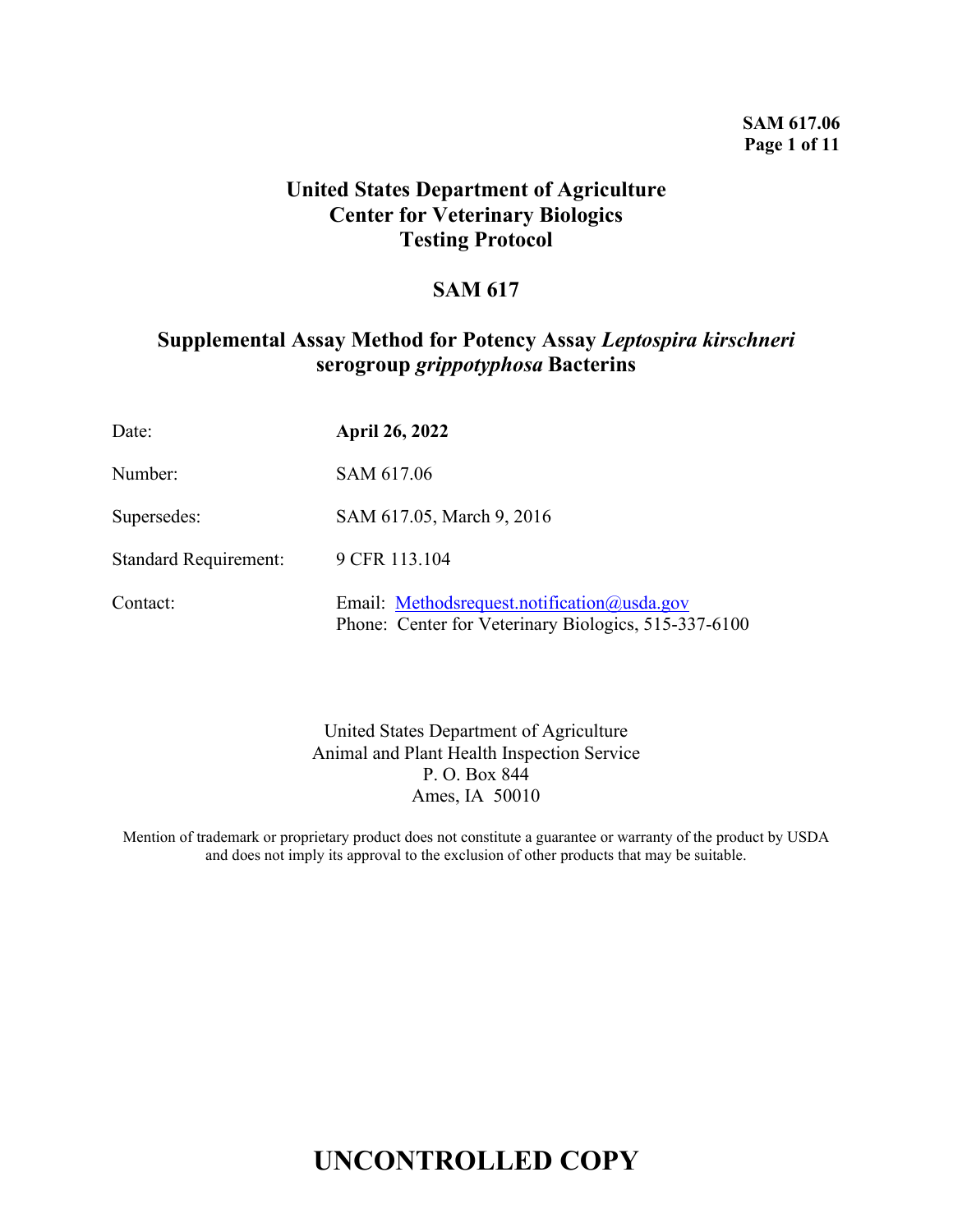### **Table of Contents**

- **1. Introduction**
- **2. Materials**
	- **2.1 Equipment/instrumentation**
	- **2.2 Reagents/supplies**
	- **2.3 Animals**
- **3. Preparation for the Test**
	- **3.1 Personnel qualifications/training**
	- **3.2 Preparation of equipment/instrumentation**
	- **3.3 Preparation of reagents**
	- **3.4 Preparation of the sample**
- **4. Performance of the Test**
	- **4.1 Vaccination of hamsters**
	- **4.2 Challenge procedure**
	- **4.3 Challenge of test hamsters**
	- **4.4 Observation of hamsters after challenge**
- **5. Interpretation of the Test Results**
- **6. Report of Test Results**
- **7. References**
- **8. Summary of Revisions**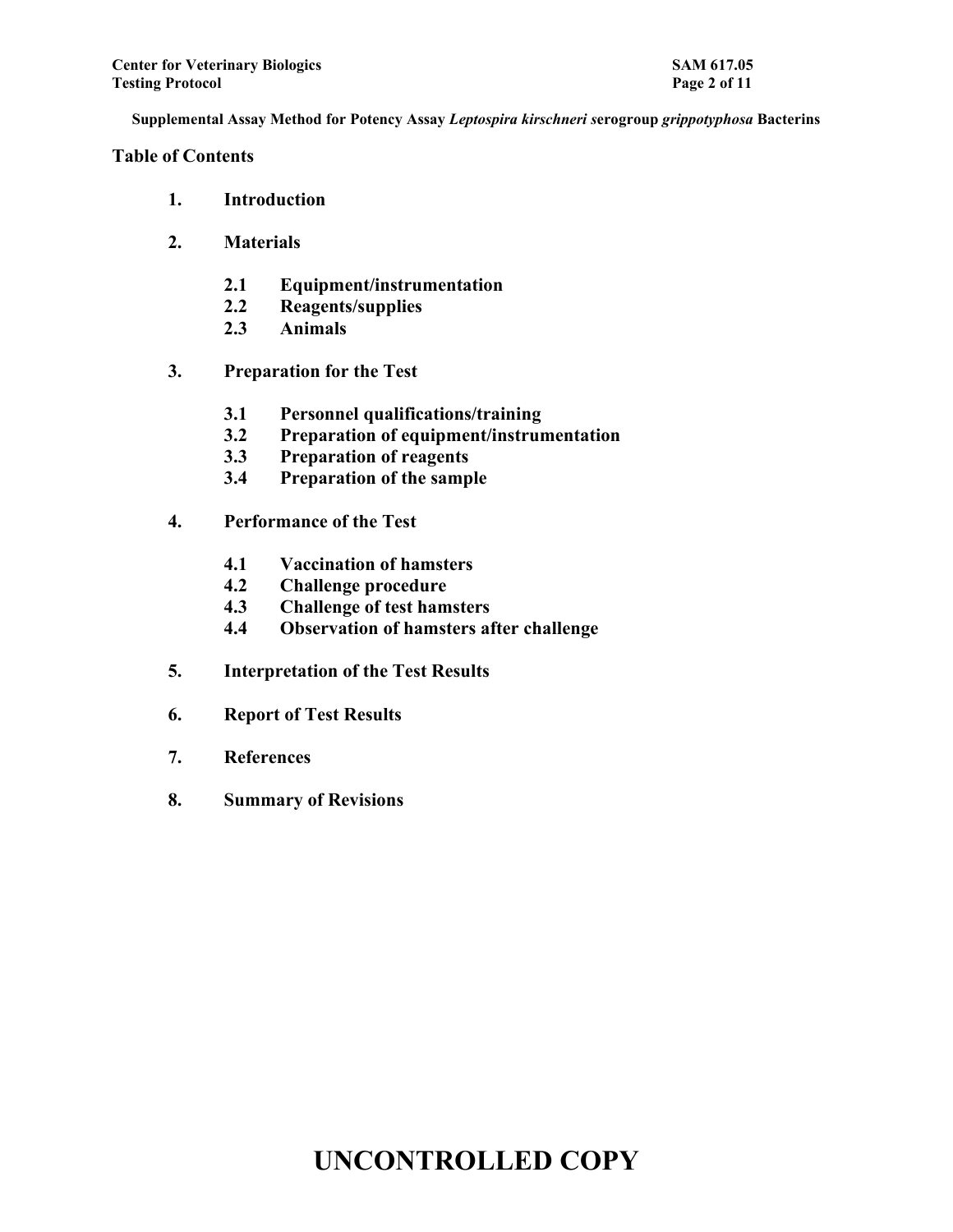#### **1. Introduction**

This Supplemental Assay Method (SAM) describes the hamster vaccination-challenge method used to determine potency of *Leptospira grippotyphosa* bacterins as prescribed by title 9, *Code of Federal Regulations* (9 CFR), part 113.104.

#### **2. Materials**

#### **2.1 Equipment/instrumentation**

Equivalent equipment or instrumentation may be substituted for any brand name listed below.

- **2.1.1** Microscope with darkfield capability
- **2.1.2** Forceps, 5 1/2-inch, rat-tooth
- **2.1.3** Dissecting pins, 1-to 1 1/2-inch
- **2.1.4** Necropsy board

**2.15** Stomacher® blender and sterile bags (alternatively, tissue grinders, 15 mL, TenBroeck may be used)

**2.1.6** Balance, analytical

### **2.2 Reagents/supplies**

Equivalent reagents or supplies may be substituted for any brand name listed below.

- **2.2.1** Syringes, 1-mL tuberculin
- **2.2.2** Needles, appropriate size
- **2.2.3** Scalpels
- **2.2.4** Glass screw-top tubes, 20 x 150-mm (or equivalent container)

**2.2.5** Serum bottles with rubber stoppers (or equivalent container for preparing dilutions of liver homogenate)

**2.2.6** 70% (v/v) ethanol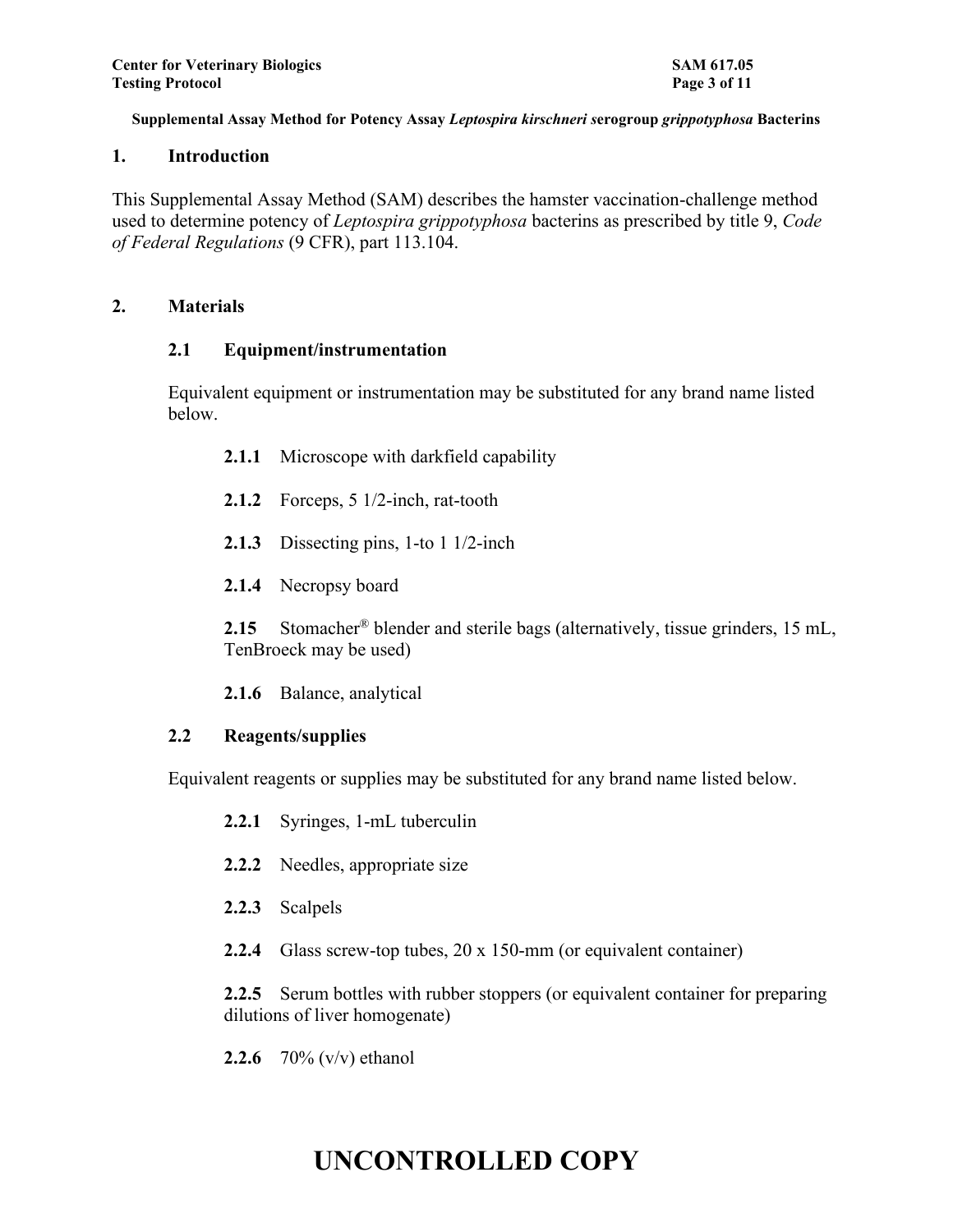| <b>2.2.7</b> Microscope slides and coverslips                             |
|---------------------------------------------------------------------------|
| 2.2.8 Pipettes, assorted sizes, cotton-plugged                            |
| 2.2.9 1% Bovine Serum Albumin Diluent (BSAD)                              |
| 2.2.10 P80-BA semi-solid medium                                           |
| $2.2.11$ 0.85% NaCl solution (saline)                                     |
| <b>2.2.12</b> <i>L. grippotyphosa</i> challenge culture, hamster-virulent |

#### **2.3 Animals**

**2.3.1** Hamsters, adult, 50-90 g. Ten hamsters are required for each bacterin tested. Thirty additional hamsters are required per test session for nonvaccinated controls and LD<sub>50</sub> titration.

**2.3.2** The hamsters must be obtained from the same source and colony. Use either all male or all female hamsters for any one test.

**2.3.3** House and feed all hamsters in an identical manner.

### **3. Preparation for the Test**

### **3.1 Personnel qualifications/training**

Technical personnel need a working knowledge of the use of general laboratory chemicals, equipment, and glassware and must have specific training and experience in the safe handling of live *Leptospira* spp. Personnel need specific training in the care and handling of laboratory hamsters and in the performance of this assay.

### **3.2 Preparation of equipment/instrumentation**

**3.2.1** Operate and maintain all equipment according to manufacturers' recommendations and applicable in-house standard operating procedures.

**3.2.2** Sterilize all glassware before use.

**3.2.3** Use only sterile supplies (pipettes, syringes, needles, rubber stoppers, etc.).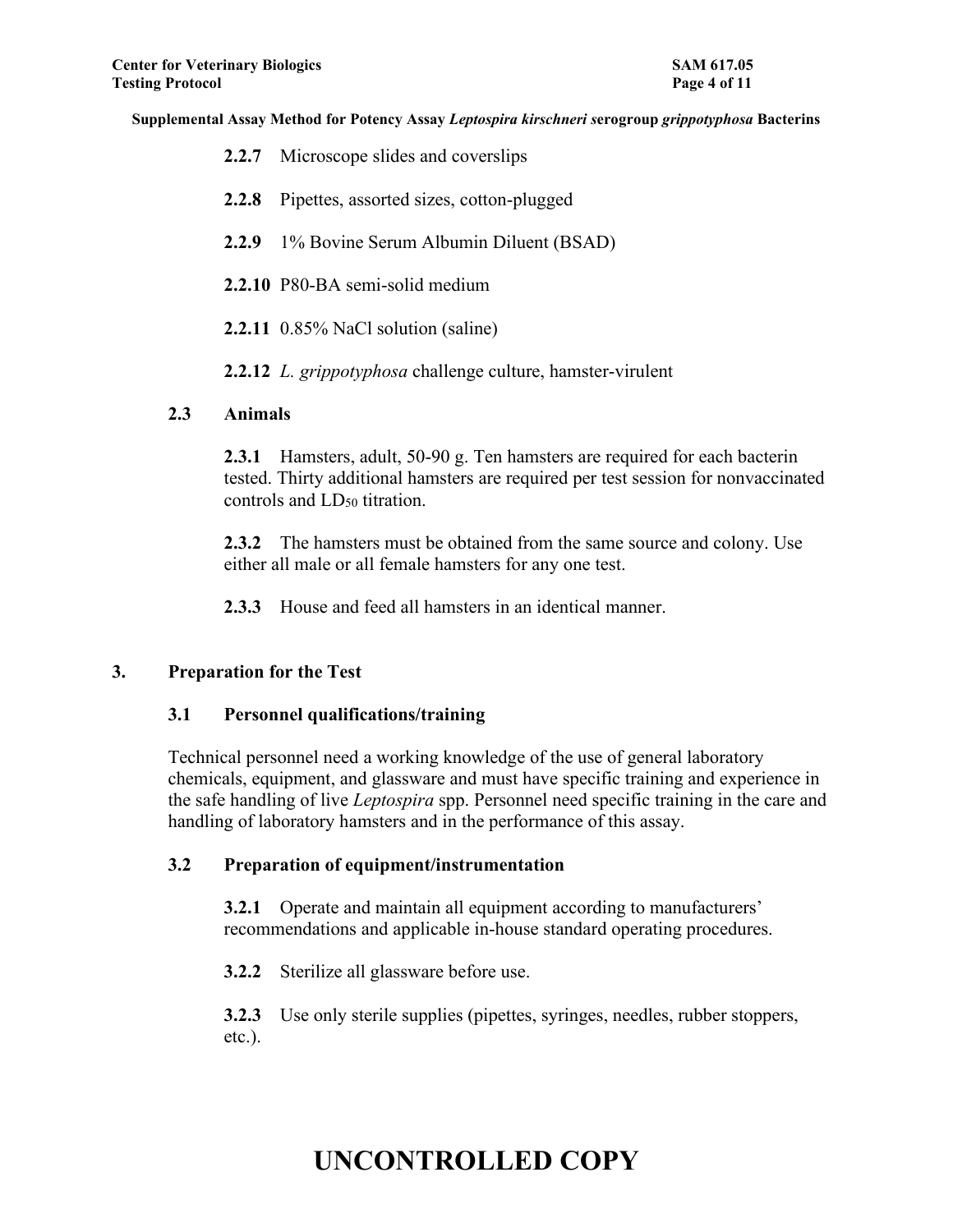#### **3.3 Preparation of reagents**

**3.3.1** 1% Bovine Serum Albumin Diluent – National Centers for Animal Health (NCAH) Media #20133

| Sodium phosphate, dibasic        | $0.664$ g    |
|----------------------------------|--------------|
| Potassium phosphate, monobasic   | $0.087$ g    |
| Bovine serum albumin, fraction V | 10g          |
| Deionized water                  | q.s. $1.0 L$ |

Mix until dissolved. If necessary, adjust pH to  $7.5 \pm 0.1$ . Sterilize by filtration, using a 0.22-µm filter. Store 20°- 25°C for no longer than 1 year.

**3.3.2** 0.85% saline – NCAH Media #30201

| Sodium chloride | 8.5 g        |
|-----------------|--------------|
| Deionized water | q.s. $1.0 L$ |

Autoclave at 121°- 125°C for 15 to 20 minutes. Store 20°- 25°C for no longer than 1 year.

**3.3.3** P80-BA semi-solid medium – NCAH Media #10117

| Sodium phosphate, dibasic      | $0.664$ g |
|--------------------------------|-----------|
| Potassium phosphate, monobasic | $0.087$ g |
| Sodium chloride                | $1.925$ g |
| Ammonium chloride              | $0.268$ g |
| Magnesium chloride             | $0.191$ g |
| Deionized water                | 790 mL    |

Stir to dissolve. Add:

| Cupric sulfate solution $(300 \text{ mg/L}, \text{pH } 5.8)$ | 1 mL            |
|--------------------------------------------------------------|-----------------|
| Zinc sulfate solution $(0.4g/L, pH 6.3)$                     | $10 \text{ mL}$ |
| Ferrous sulfate solution $(2.5 \text{ g/L})$                 | $20 \text{ mL}$ |
| L-cystine                                                    | $0.2$ g         |

Stir. Do not attempt to dissolve L-cystine completely. Do not heat. Filter through triple thickness #1 Whatman paper. If filtrate is not clear, filter again.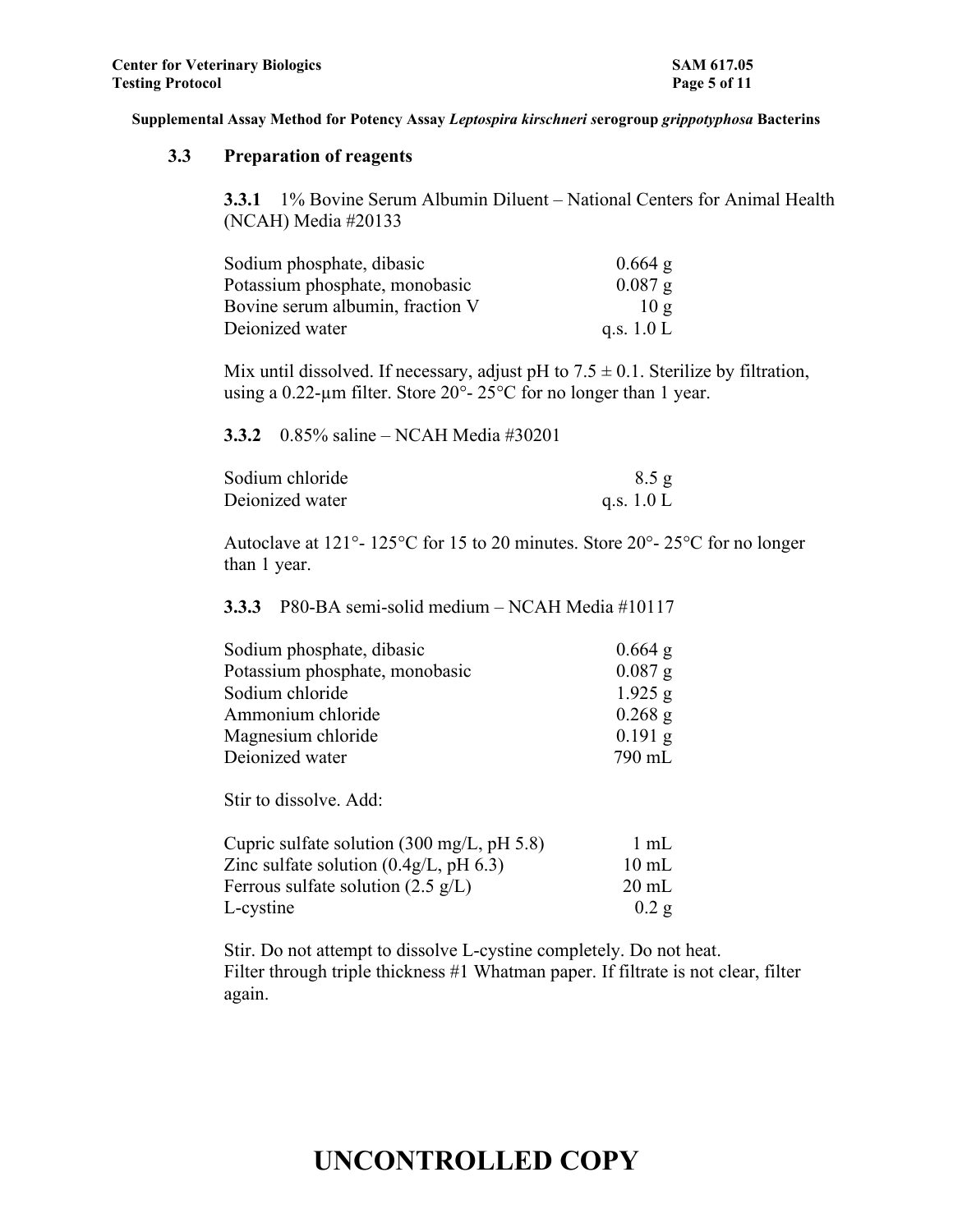| Vitamin B12 solution $(10 \text{ mg/L})$                | $20 \text{ mL}$ |
|---------------------------------------------------------|-----------------|
| Thiamine HCl solution $(2 \text{ g/L}, \text{pH } 3.8)$ | $0.1$ mL        |
| Tween 80                                                | $1.2$ mL        |
| Deionized water                                         | q.s. $1 L$      |

Place 800 mL of this mixture in a large container and add 1.3 g purified agar. Autoclave at 121°- 125°C for 20 to 25 minutes. Cool to 56°± 1°C.

Combine the following:

Combine filtered media with:

| Bovine serum albumin, fraction V | 20g                   |
|----------------------------------|-----------------------|
| Sodium phosphate, dibasic        | $0.133$ g             |
| Potassium phosphate, monobasic   | $0.017 \; \text{g}$   |
| Deionized water                  | q.s. $200 \text{ mL}$ |

Adjust pH to 7.4 to 7.6 and sterilize by filtration  $(0.2 \mu m)$ .

Add filtered albumin solution to the cooled (56°C) solution prepared previously.

Adjust to pH 7.2 to 7.8 with sterile 10% NaOH. Dispense in 9-mL aliquots into screw-capped tubes. Store, tightly capped at 20°-25°C for no longer than 1 year.

#### **3.4 Preparation of the sample**

**3.4.1** Shake each bacterin to mix contents thoroughly.

**3.4.2** Disinfect the top of the bacterin container with 70% ethanol.

**3.4.3** Dilute each bacter in with saline so that 1 hamster dose (0.25 mL) is equivalent to 1/800 of the recommended host-animal dose.

**1.** For 2-mL-dose products, dilute the bacterin 1:100 in saline.

**2.** For 5-mL-dose products, dilute the bacterin 1:40 with saline.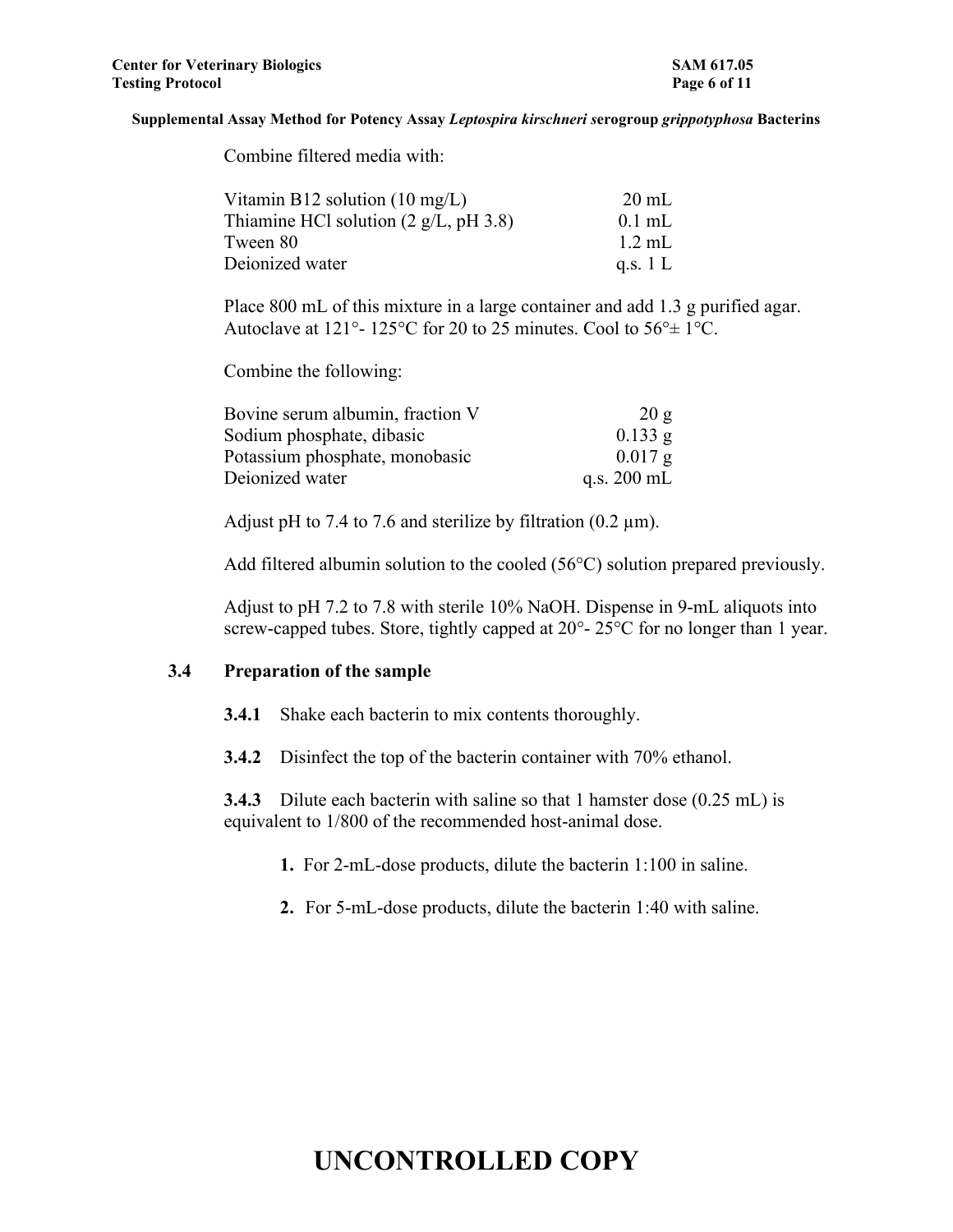#### **4. Performance of the Test**

#### **4.1 Vaccination of hamsters**

**4.1.1** For each bacterin to be tested, vaccinate 10 hamsters with 0.25 mL of appropriately diluted bacterin (see **Section 3.4.3**) using the route recommended by the manufacturer. If the recommended vaccination route is intramuscular, or if the product is labeled for either intramuscular or subcutaneous use, vaccinate the hamsters intramuscularly in the hind leg. If the label limits administration of that product to the subcutaneous route, vaccinate the hamsters subcutaneously in the abdominal area. For all vaccinations, use a 1.0-mL syringe fitted with an appropriate size needle.

**4.1.2** Retain 10 nonvaccinated hamsters as controls.

**4.1.3** Retain 20 nonvaccinated hamsters to determine the LD<sub>50</sub> of the challenge inoculum.

**4.1.4** Challenge all hamsters with a virulent suspension of *L. grippotyphosa* 14 to 18 days after vaccination.

#### **4.2 Challenge procedure**

The challenge inoculum is a liver homogenate from a clinically ill hamster. The Center for Veterinary Biologics (CVB) maintains virulent challenge organisms by serial passage through hamsters on a routine basis.

**4.2.1** Select a clinically ill (preferably moribund) hamster from a group of hamsters that were infected 3 to 4 days previously with *L. grippotyphosa*.

**4.2.2** Euthanize the hamster with CO<sub>2</sub>. Rapid administration from a compressed gas cylinder is recommended because the inflow to the chamber can be regulated precisely. Follow the euthanasia procedure approved by the Animal Care and Use Committee.

**4.2.3** Pin the dead hamster to a posting board (ventral aspect up) and disinfect the skin with 70% ethanol.

**4.2.4** Using aseptic technique, reflect the abdominal skin. Discard the instruments used to expose the abdominal musculature. Using fresh instruments, reflect the abdominal musculature to expose the abdominal viscera. Discard the instruments used to open the abdominal cavity.

**4.2.5** Using fresh instruments, aseptically remove approximately 1 gram of liver tissue and place in a sterile previously weighed container. Weigh the container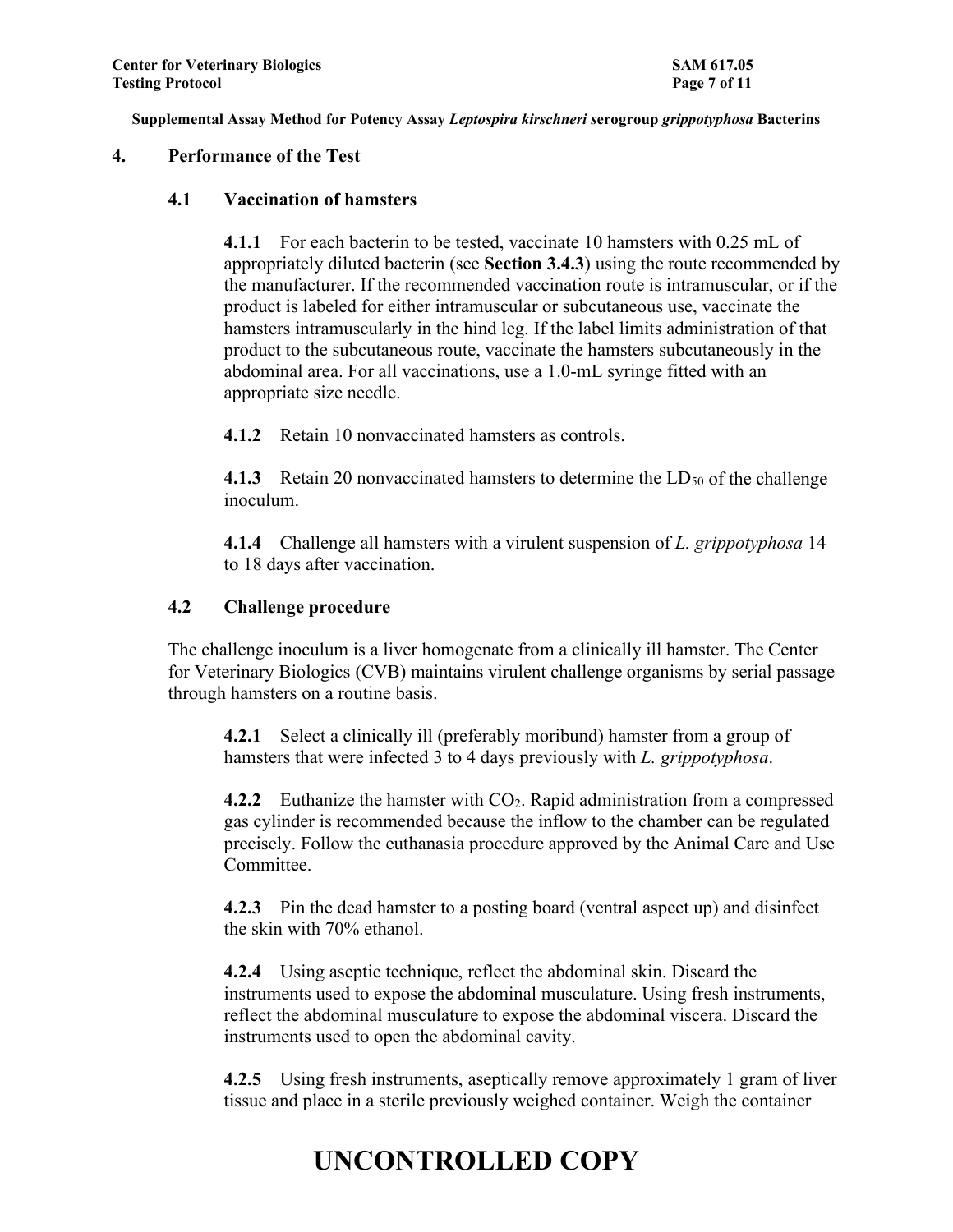again with liver tissue and add or subtract additional tissue to obtain a mass as close to 1.0 gram as possible  $\pm$  0.1 gram. Aseptically place liver in a sterile blender bag and add 9 mL of sterile BSAD to the bag. Thoroughly homogenize the liver, taking care to avoid foam formation. This suspension is considered the 1:10 dilution.

**4.2.6** Prepare 5 additional serial tenfold dilutions  $(10^{-2}$  through  $10^{-6}$ ) of the tissue suspension in BSAD (1.0 mL suspension + 9.0 mL diluent). Hold the dilutions at room temperature ( $20^{\circ}$ -  $25^{\circ}$ C) and complete challenge inoculations within 1 hour after preparation of dilutions.

**4.2.7** Place 2 drops of the 10<sup>-4</sup> dilution on a microscope slide, cover with a coverslip, and examine under a 200X magnification with a darkfield microscope. The  $10^{-4}$  dilution should have approximately 4 to 20 organisms per field.

**4.2.8** If the 10<sup>-4</sup> dilution has 4 to 20 organisms per field, use the 10<sup>-6</sup> dilution for the challenge inoculum. (This usually is sufficient to deliver the required challenge of  $10-10,000$  LD<sub>50</sub>.) The challenge inoculum should be prepared in an appropriate sterile container.

**Note: If the 10-4 dilution contains > 20 organisms per field, dilute the challenge with BSAD until numbers of organisms are between 4 and 20 per field. If < 4 organisms are present per field in the 10-4 dilution examine the 10-3 dilution; if the 10-3 dilution contains the required number of organisms, challenge with the 10-5 dilution. If the 10-3 dilution contains < 4 organisms per field, select another clinically ill hamster (Section 4.2.1) and prepare another challenge inoculum that more closely matches the desired organism density.**

**4.2.9** Prepare 4 additional tenfold dilutions beyond the dilution selected for the challenge inoculum. Retain these dilutions to determine the  $LD_{50}$  of the challenge inoculum.

**4.2.10** The remaining liver homogenate from the challenge preparation may be used to infect additional hamsters to serve as a source of inoculum for future potency tests. The dilution and dose volume should be tailored to suit the frequency with which serial passage is performed.

**4.2.11** Transfer 1 mL of the challenge inoculum into 9 mL of P80-BA semisolid medium. Incubate semisolid cultures at 25°- 30° C for 2 to 4 weeks. Cultures may be maintained at 20°- 25°C for up to 6 months. These cultures serve as an archival source of the challenge inoculum if additional analysis is warranted. The CVB prepares additional cultures (i.e., duplicate cultures of inoculum from each of the  $10^{-4}$  through  $10^{-10}$  dilutions) for internal use.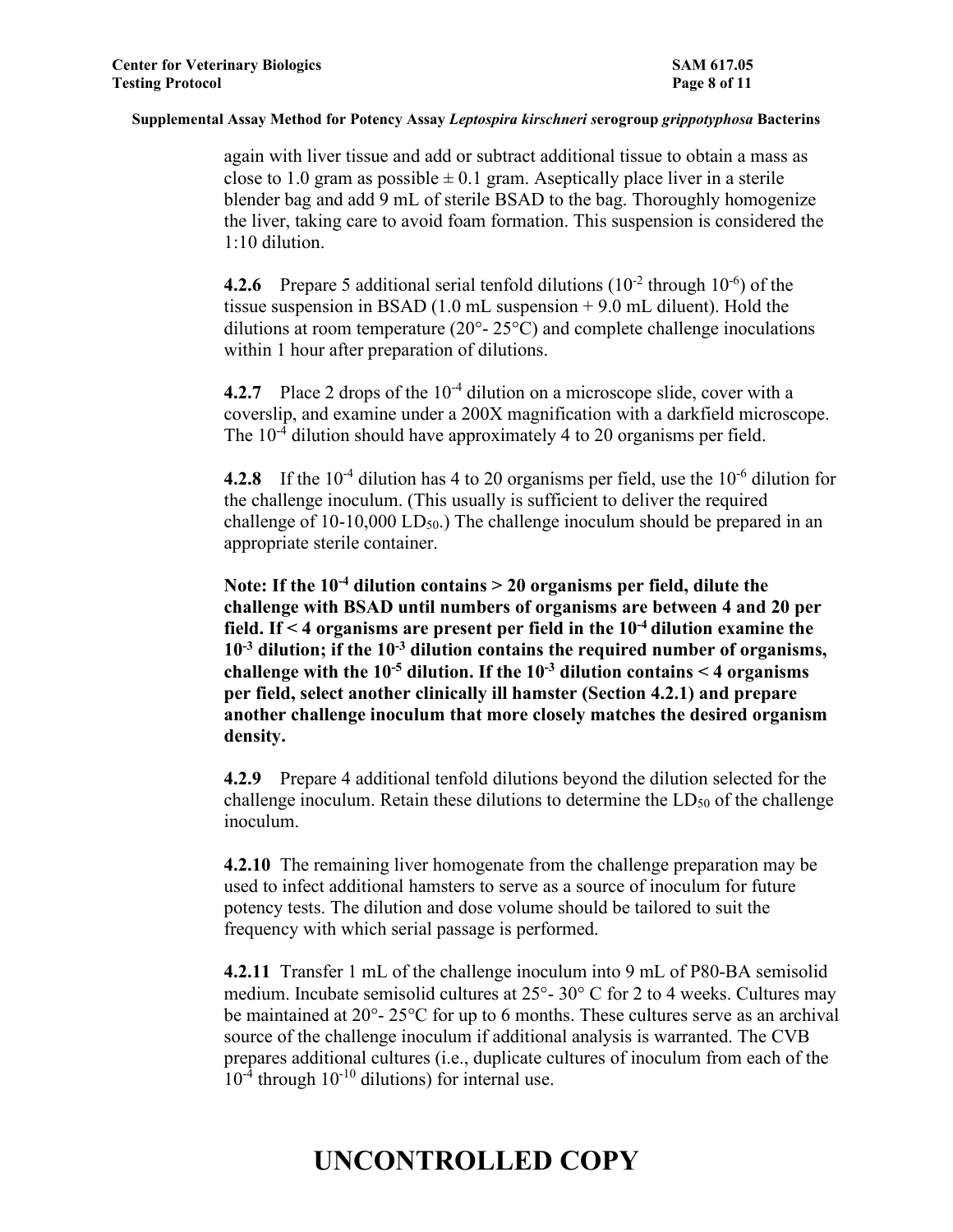#### **4.3 Challenge of test hamsters**

**4.3.1** Within 1 hour after preparation, inject intraperitoneally (IP) 0.2 mL of the dilution selected in **Section 4.2.8** into each of the vaccinated hamsters and 10 nonvaccinated control hamsters. Use a 1.0-mL syringe fitted with an appropriate size needle.

**4.3.2** Inject 5 hamsters (0.2 mL, IP) with each of the dilutions prepared in **Section 4.2.9**. These 4 groups of hamsters will be used to calculate the  $LD_{50}$  of the challenge.

**4.3.3** Disinfect all work surfaces with 70% ethanol. Sterilize all contaminated equipment and supplies in the autoclave.

### **4.4 Observation of hamsters after challenge**

**4.4.1** Observe all hamsters daily for 14 days following challenge*.* Record deaths.

**Note: Moribund animals exhibiting clinical signs consistent with the expected disease pathogenesis that are unable to rise or move under their own power may be humanely euthanized and considered as deaths as outlined in 9 CFR 117.4.**

**4.4.2** At the end of the 14-day observation period, count the remaining hamsters and record results.

**4.4.3** Calculate the LD<sub>50</sub> of the challenge inoculum using the Reed-Muench or Spearman-Kärber method of calculation.

### **5. Interpretation of the Test Results**

**5.1** Interpret the results as described in 9 CFR 113.104.

**5.2** If 8 or more nonvaccinated controls die and the hamsters received a challenge of 10-10,000 LD<sub>50</sub>, the test is valid.

**5.3** If 3 or 4 vaccinates die in the first stage test, conduct a second stage test in a manner identical to the first stage. If the second stage is used, evaluate each serial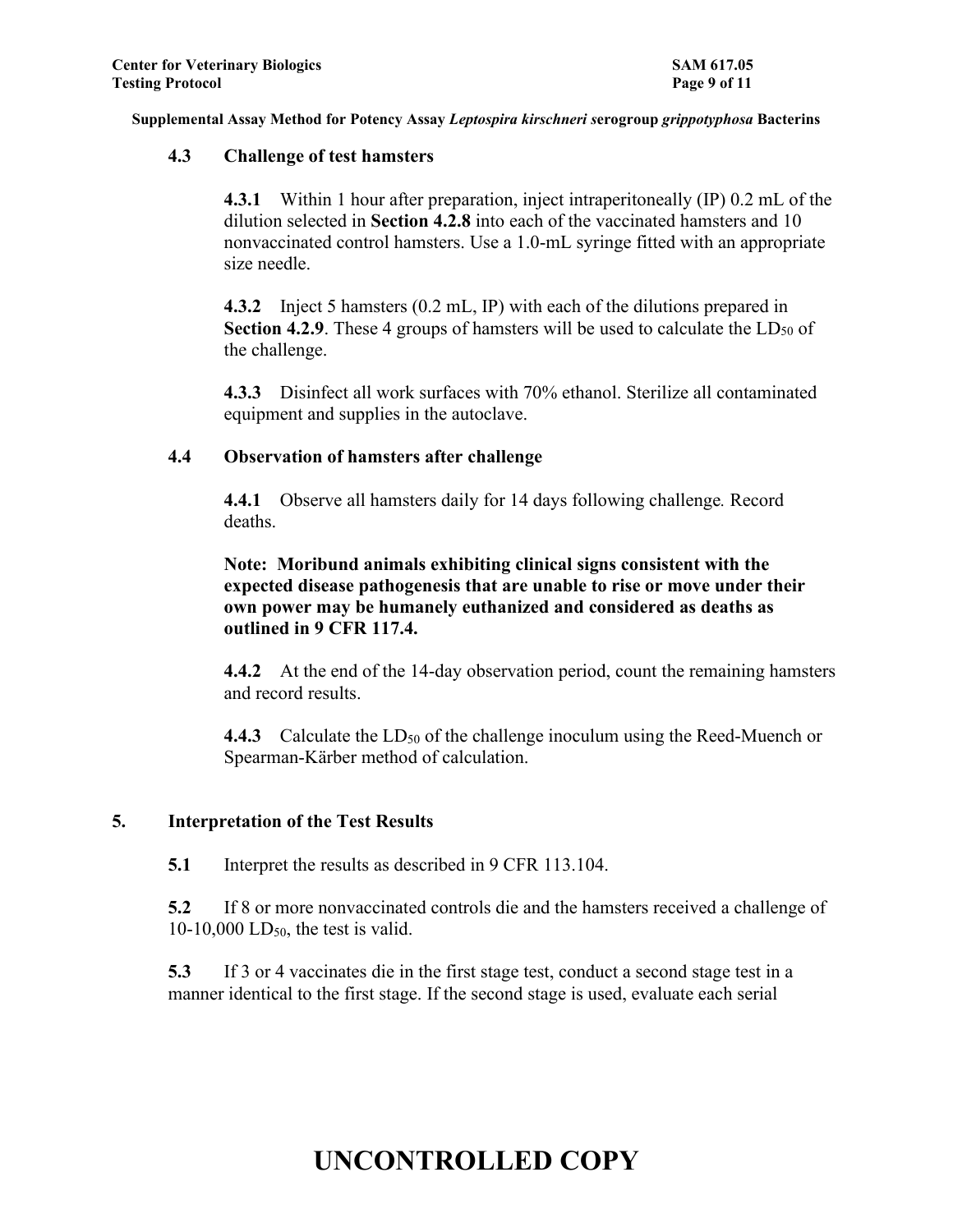according to the second part of the table. Serials pass or fail on the basis of cumulative results. Evaluate the results according to the following table:

|       |            |            | Cumulative        | Cumulative        |
|-------|------------|------------|-------------------|-------------------|
|       |            |            | <b>Total Dead</b> | <b>Total Dead</b> |
|       |            | Cumulative | Hamsters for      | Hamsters for      |
|       | Number of  | Number of  | Satisfactory      | Unsatisfactory    |
| Stage | Vaccinates | Vaccinates | Serial            | Serial            |
|       |            |            | 2 or less         | 5 or more         |
|       |            | 20         | 5 or less         | 6 or more         |

#### **6. Report of Test Results**

Report the results of the test(s) as described by standard operating procedures**.**

#### **7. References**

Title 9, *Code of Federal Regulations*, part 113.104, U.S. Government Printing Office, Washington, DC.

### **8. Summary of Revisions**

### **Version .06**

• The coversheet has been updated

### **Version .05**

• The Contact information has been updated, and minor edits to accurately reflect current practices.

### **Version .04**

- *Leptospira interrogans* Serovar *grippotyphosa* has been changed to *Leptospira kirschneri s*erogroup *grippotyphosa* to reflect the most current molecular identification results.
- The Contact information has been updated.
- **3.3.1:** The pH for the BSA diluent has been altered to allow  $\pm$  0.1 deviation from 7.5.
- References to NVSL have been changed to NCAH throughout the document.